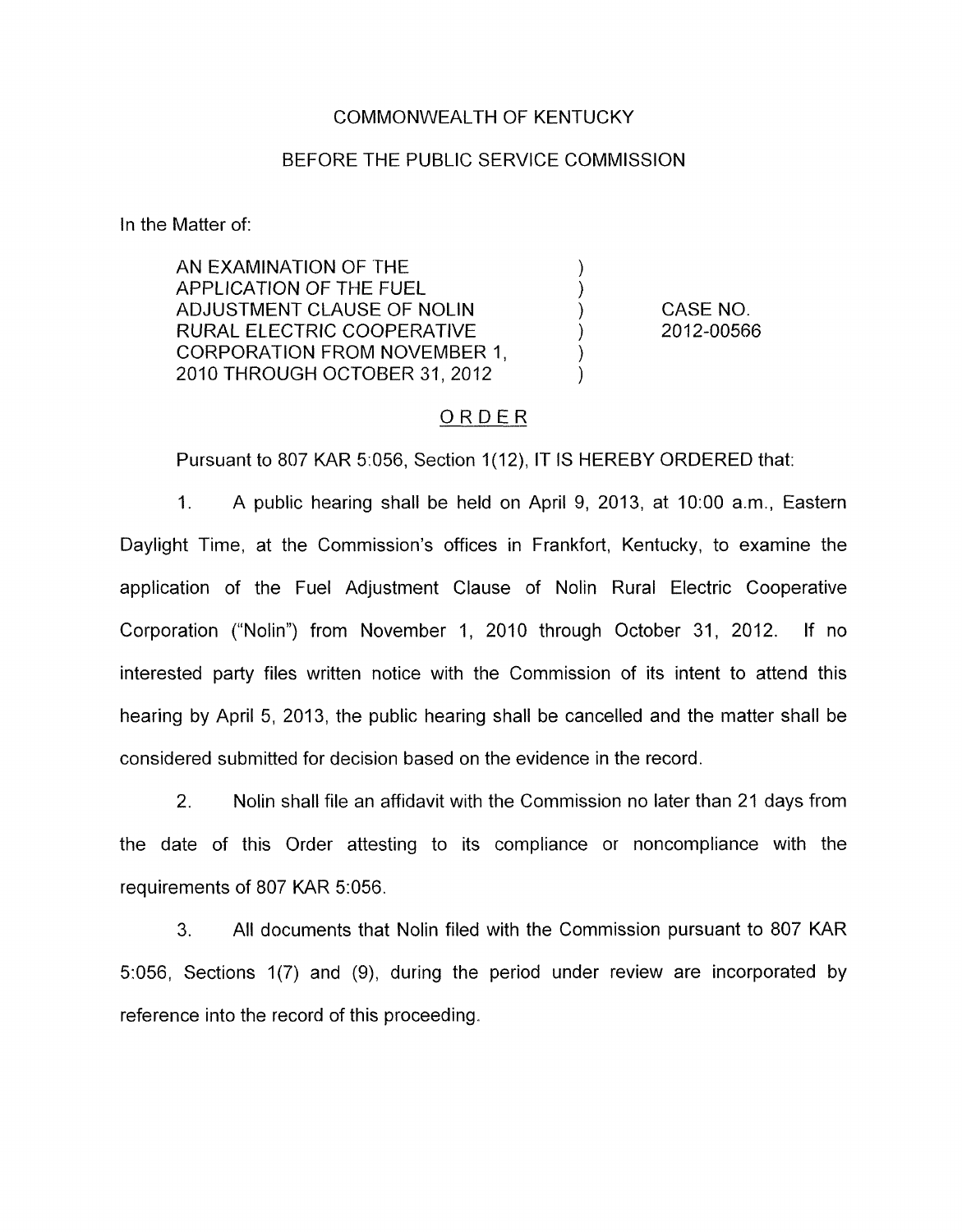4. Nolin shall publish the following notice not less than 7 days or more than 21 days prior to the public hearing in a newspaper of general circulation in its service areas or in a trade publication or newsletter going to all customers. Nolin shall also file an Affidavit of Publication of Hearing Notice with the Commission no later than April 5, 2013.

> A public hearing will be held on Tuesday, April 9, 2013, at 1O:OO a.m., Eastern Daylight Time, at the offices of the Kentucky Public Service Commission, 211 Sower Boulevard, Frankfort, Kentucky, to examine the application of the Fuel Adjustment Clause of Nolin Rural Electric Cooperative Corporation for the period November 1, 2010 through October 31, 2012. Individuals interested in attending this hearing shall notify the Kentucky Public Service Commission in writing of their intent to attend no later than April 5, 2013. If no notices *of* intent to attend are received by that date, this hearing will be cancelled and the matter shall be considered submitted for decision based on the evidence in the record. Written notice of intent to attend this hearing should be sent to: Executive Director, Kentucky Public Service Commission, P.O. Box 615, Frankfort, Kentucky 40602.

*5.* The official record of the proceeding shall be by video only

6. a. Nolin shall file with the Commission, no later than 30 days from the date of this Order, its responses to all information requested in the Appendix to this Order. Responses to requests for information shall be appropriately bound, tabbed and indexed and shall include the name of the witness responsible for responding to the questions related to the information provided, with copies to all parties of record and the original and six copies to the Commission. When numerous sheets are required for an item, each sheet should be appropriately indexed, e.g., Item  $1(a)$ , Sheet 2 of 6.

b. Each response shall be answered under oath or, for representatives of a public or private corporation or a partnership or association or a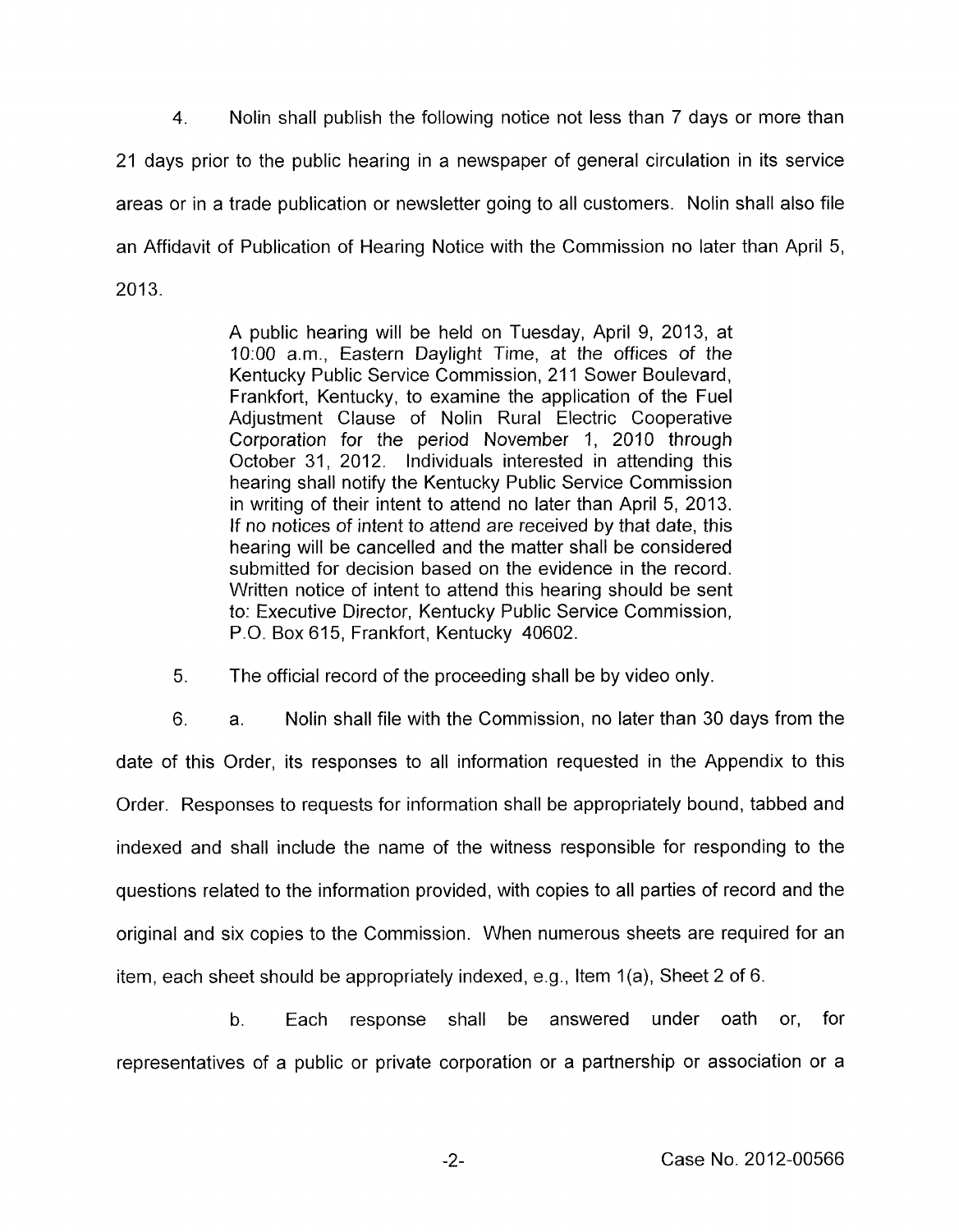governmental agency, be accompanied by a signed certification of the preparer or person supervising the preparation of the response on behalf of the entity that the response is true and accurate to the best of that person's knowledge, information, and belief formed after a reasonable inquiry.

c. A party shall make timely amendment to any prior response if it obtains information which indicates that the response was incorrect when made or, though correct when made, is now incorrect in any material respect.

d. For any request to which a party fails or refuses to furnish all or part of the requested information, that party shall provide a written explanation of the specific grounds for its failure to completely and precisely respond.

e. Careful attention should be given to copied material to ensure that it is legible.

> By the Commission A -1 **ENTERED** FEB 11 2013

> > ICKY PUBLIC

SERVICE COMMISSION

**ATTES** Executi

Case No. 2012-00566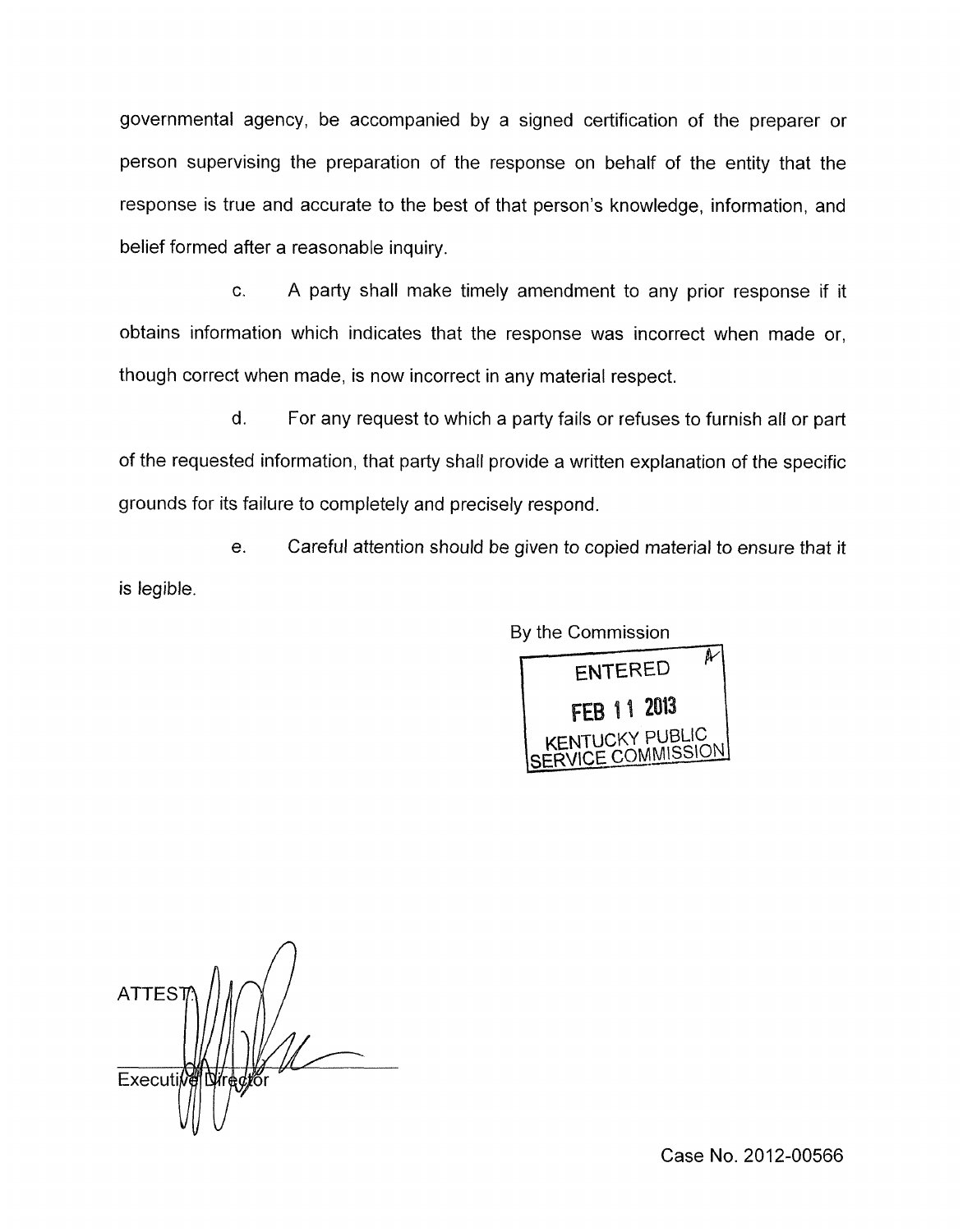### APPENDIX

# APPENDIX TO AN ORDER OF THE KENTUCKY PUBLIC SERVICE COMMISSION IN CASE NO. 2012-00566 DATED FEB  $112013$

1. a. Provide a schedule of the calculation of the 12-month average line loss, by month, for November 2010 through October 2012.

b. Describe the measures that Nolin has taken to reduce line loss during this period.

2. Provide Nalin's monthly revenue reports (monthly billing summaries) showing the total revenue collected, including adjustments under the Fuel Adjustment Clause, as reported in Nolin's monthly filings required by the Commission from November 1, 2010 through October 31, 2012.

3. Provide a schedule showing the calculation of the increase or decrease in Nolin's base fuel costs per kWh as proposed by its wholesale electric supplier adjusted for Nolin's 12-month average line loss for November 2010 through October 2012.

4. Provide a schedule of the present and proposed rates that Nolin seeks to change, pursuant to 807 KAR 5:056, as calculated in Item 3 above, shown in comparative form.

*5.* Provide a statement showing, by cross-outs and italicized inserts, all proposed changes in rates. A copy of the current tariff may be used.